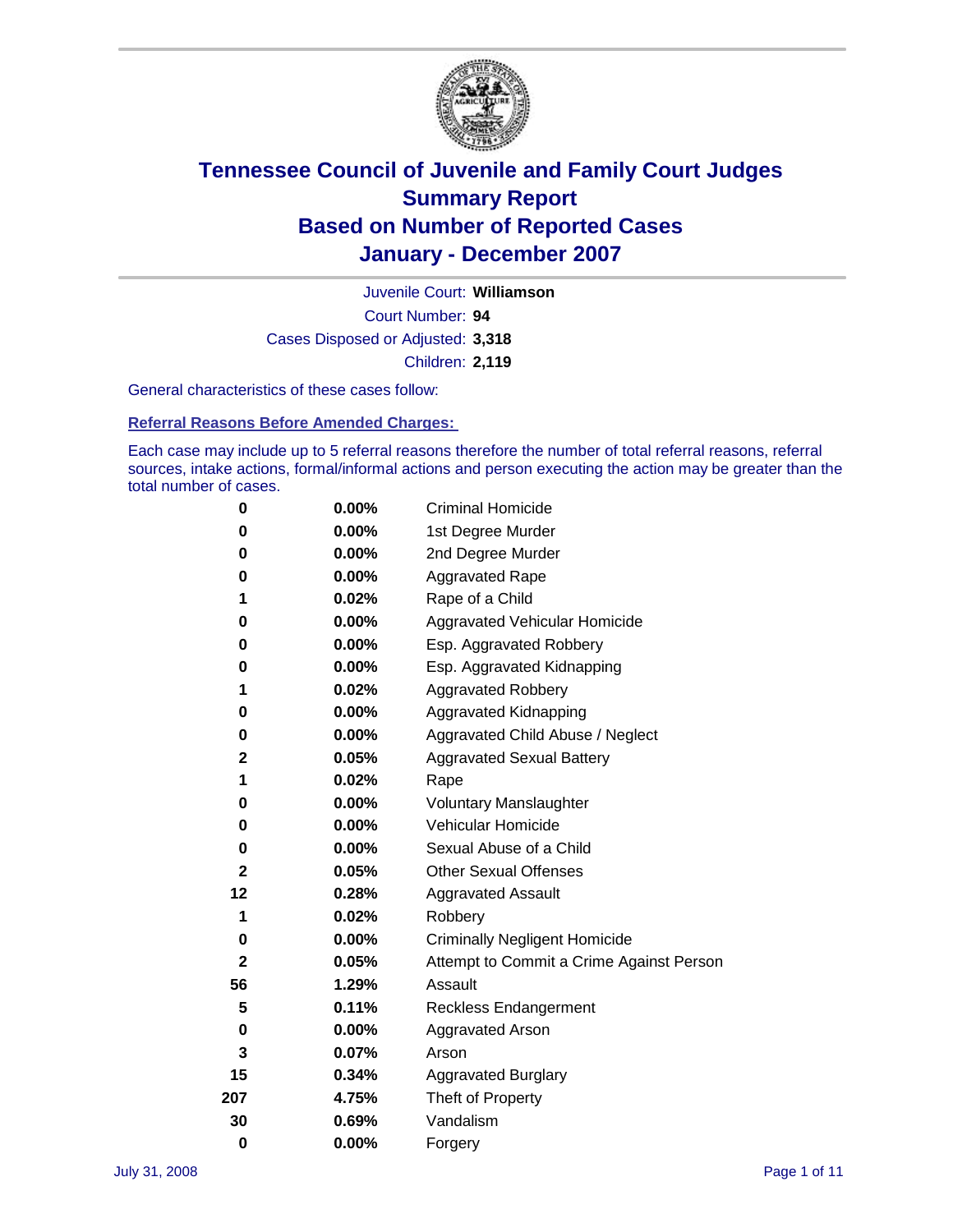

Court Number: **94** Juvenile Court: **Williamson** Cases Disposed or Adjusted: **3,318** Children: **2,119**

#### **Referral Reasons Before Amended Charges:**

Each case may include up to 5 referral reasons therefore the number of total referral reasons, referral sources, intake actions, formal/informal actions and person executing the action may be greater than the total number of cases.

| 0        | 0.00%  | <b>Worthless Checks</b>                                     |
|----------|--------|-------------------------------------------------------------|
| 1        | 0.02%  | Illegal Possession / Fraudulent Use of Credit / Debit Cards |
| 4        | 0.09%  | <b>Burglary</b>                                             |
| 9        | 0.21%  | Unauthorized Use of a Vehicle                               |
| 0        | 0.00%  | <b>Cruelty to Animals</b>                                   |
| 1        | 0.02%  | Sale of Controlled Substances                               |
| 69       | 1.58%  | <b>Other Drug Offenses</b>                                  |
| 78       | 1.79%  | Possession of Controlled Substances                         |
| $\bf{0}$ | 0.00%  | <b>Criminal Attempt</b>                                     |
| 7        | 0.16%  | Carrying Weapons on School Property                         |
| 10       | 0.23%  | Unlawful Carrying / Possession of a Weapon                  |
| 22       | 0.51%  | <b>Evading Arrest</b>                                       |
| 1        | 0.02%  | Escape                                                      |
| 15       | 0.34%  | Driving Under Influence (DUI)                               |
| 187      | 4.29%  | Possession / Consumption of Alcohol                         |
| 4        | 0.09%  | Resisting Stop, Frisk, Halt, Arrest or Search               |
| 0        | 0.00%  | <b>Aggravated Criminal Trespass</b>                         |
| 0        | 0.00%  | Harassment                                                  |
| 4        | 0.09%  | Failure to Appear                                           |
| 6        | 0.14%  | Filing a False Police Report                                |
| 3        | 0.07%  | Criminal Impersonation                                      |
| 38       | 0.87%  | <b>Disorderly Conduct</b>                                   |
| 0        | 0.00%  | <b>Criminal Trespass</b>                                    |
| 19       | 0.44%  | <b>Public Intoxication</b>                                  |
| 0        | 0.00%  | Gambling                                                    |
| 1,338    | 30.72% | Traffic                                                     |
| 3        | 0.07%  | <b>Local Ordinances</b>                                     |
| 0        | 0.00%  | Violation of Wildlife Regulations                           |
| 38       | 0.87%  | Contempt of Court                                           |
| 187      | 4.29%  | Violation of Probation                                      |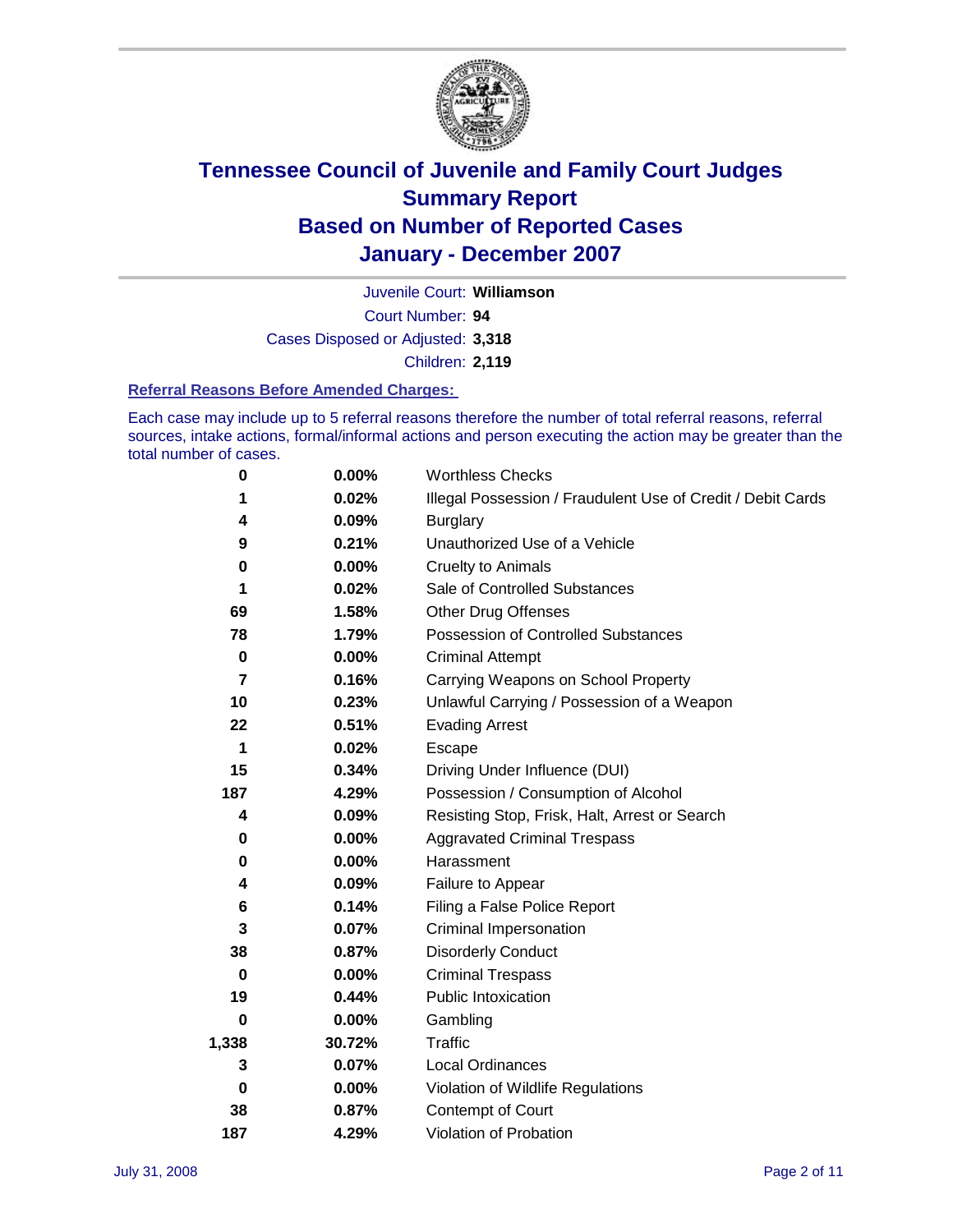

Court Number: **94** Juvenile Court: **Williamson** Cases Disposed or Adjusted: **3,318** Children: **2,119**

#### **Referral Reasons Before Amended Charges:**

Each case may include up to 5 referral reasons therefore the number of total referral reasons, referral sources, intake actions, formal/informal actions and person executing the action may be greater than the total number of cases.

| 9     | 0.21%    | Violation of Aftercare                 |
|-------|----------|----------------------------------------|
| 380   | 8.72%    | Unruly Behavior                        |
| 61    | 1.40%    | Truancy                                |
| 65    | 1.49%    | In-State Runaway                       |
| 0     | 0.00%    | Out-of-State Runaway                   |
| 100   | 2.30%    | Possession of Tobacco Products         |
| 193   | 4.43%    | Violation of a Valid Court Order       |
| 69    | 1.58%    | Violation of Curfew                    |
| 0     | 0.00%    | <b>Sexually Abused Child</b>           |
| 0     | $0.00\%$ | <b>Physically Abused Child</b>         |
| 141   | 3.24%    | Dependency / Neglect                   |
| 7     | 0.16%    | <b>Termination of Parental Rights</b>  |
| 0     | 0.00%    | <b>Violation of Pretrial Diversion</b> |
| 0     | $0.00\%$ | Violation of Informal Adjustment       |
| 0     | 0.00%    | <b>Judicial Review</b>                 |
| 0     | $0.00\%$ | <b>Administrative Review</b>           |
| 0     | $0.00\%$ | <b>Foster Care Review</b>              |
| 106   | 2.43%    | Custody                                |
| 72    | 1.65%    | Visitation                             |
| 12    | 0.28%    | Paternity / Legitimation               |
| 1     | 0.02%    | <b>Child Support</b>                   |
| 0     | $0.00\%$ | <b>Request for Medical Treatment</b>   |
| 0     | 0.00%    | <b>Consent to Marry</b>                |
| 758   | 17.40%   | Other                                  |
| 4,356 | 100.00%  | <b>Total Referrals</b>                 |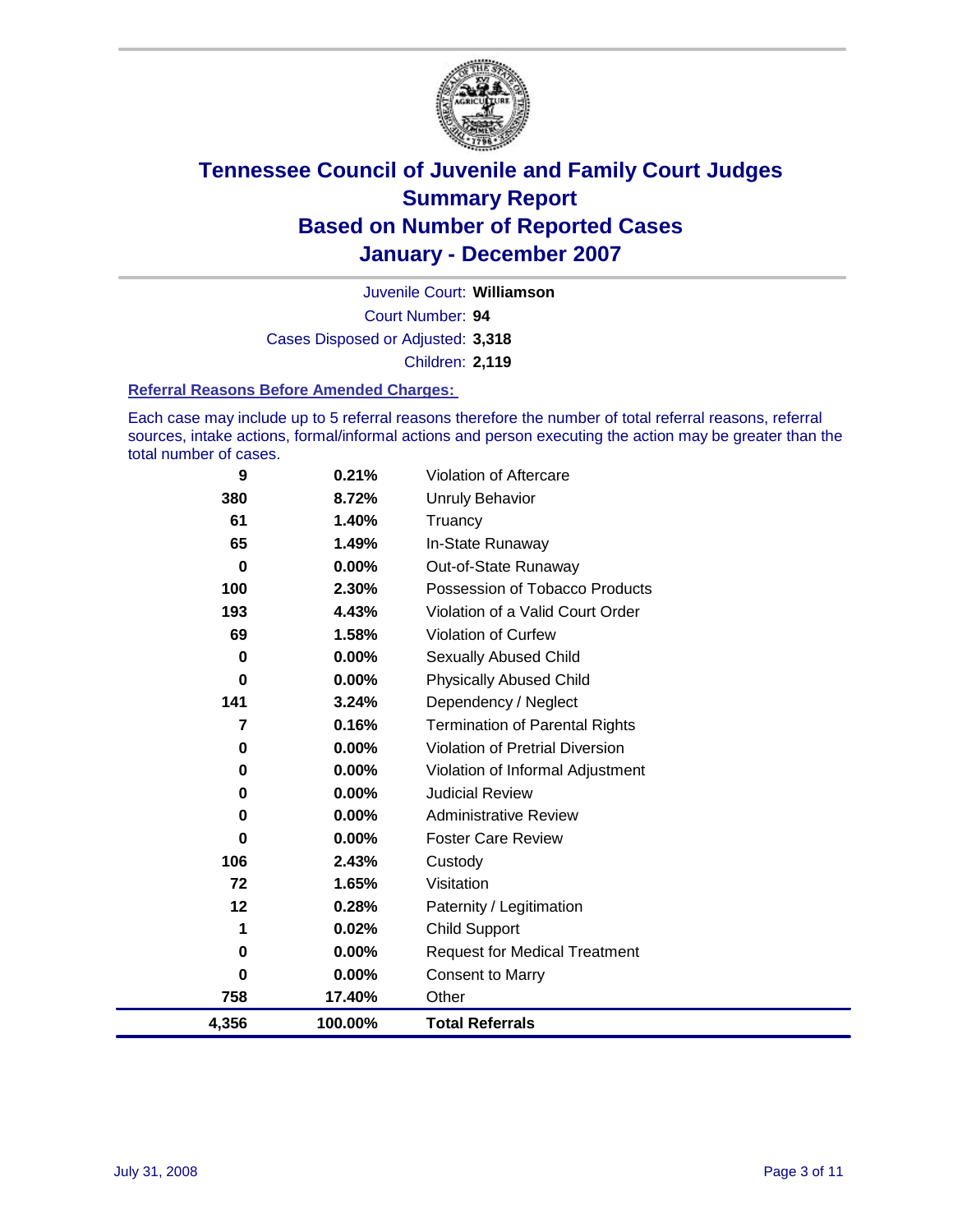

Court Number: **94** Juvenile Court: **Williamson** Cases Disposed or Adjusted: **3,318** Children: **2,119**

### **Referral Sources: 1**

| 23<br>0<br>61<br>346 | 0.53%<br>0.00%<br>1.40%<br>7.94% | Victim<br>Child & Parent<br>Hospital<br>Unknown<br>Other |
|----------------------|----------------------------------|----------------------------------------------------------|
|                      |                                  |                                                          |
|                      |                                  |                                                          |
|                      |                                  |                                                          |
|                      |                                  |                                                          |
| 63                   | 1.45%                            |                                                          |
| 18                   | 0.41%                            | <b>Other Court</b>                                       |
| 0                    | 0.00%                            | Social Agency                                            |
| 538                  | 12.35%                           | <b>Court Staff</b>                                       |
| 1                    | 0.02%                            | <b>District Attorney's Office</b>                        |
| 0                    | 0.00%                            | <b>Other State Department</b>                            |
| 330                  | 7.58%                            | <b>DCS</b>                                               |
| 0                    | $0.00\%$                         | <b>CSA</b>                                               |
| 374                  | 8.59%                            | School                                                   |
| 0                    | 0.00%                            | Self                                                     |
| 67                   | 1.54%                            | <b>Relatives</b>                                         |
| 368                  | 8.45%                            | Parents                                                  |
| 2,167                | 49.75%                           | Law Enforcement                                          |
|                      |                                  |                                                          |

#### **Age of Child at Referral: 2**

| 2,119 | 100.00% | <b>Total Child Count</b> |  |
|-------|---------|--------------------------|--|
| 0     | 0.00%   | Unknown / Not Reported   |  |
| 4     | 0.19%   | Ages 19 and Over         |  |
| 844   | 39.83%  | Ages 17 through 18       |  |
| 776   | 36.62%  | Ages 15 through 16       |  |
| 226   | 10.67%  | Ages 13 through 14       |  |
| 53    | 2.50%   | Ages 11 through 12       |  |
| 216   | 10.19%  | Ages 10 and Under        |  |
|       |         |                          |  |

<sup>1</sup> If different than number of Referral Reasons (4356), verify accuracy of your court's data.

<sup>2</sup> One child could be counted in multiple categories, verify accuracy of your court's data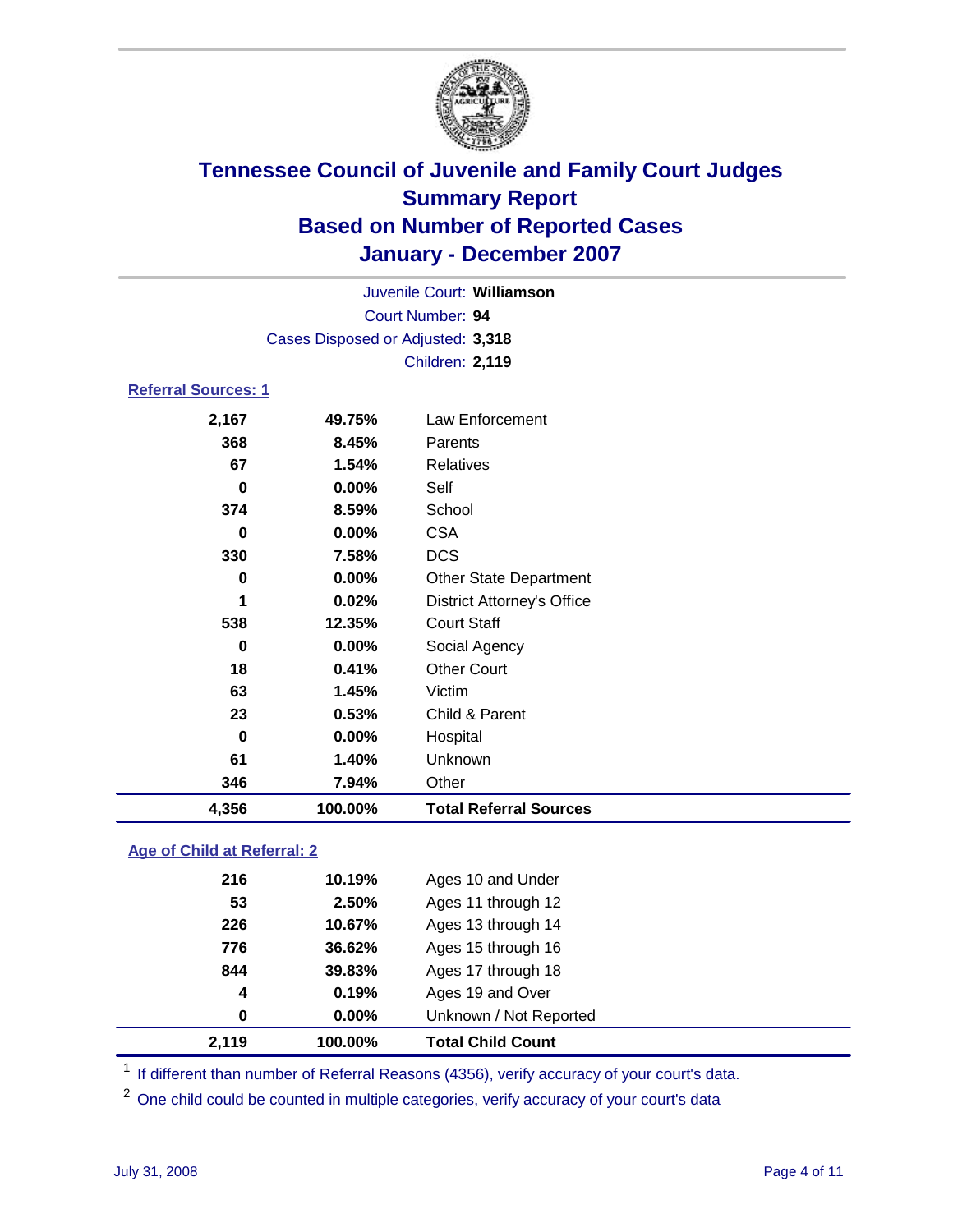

| Juvenile Court: Williamson              |                                   |                          |  |  |
|-----------------------------------------|-----------------------------------|--------------------------|--|--|
| Court Number: 94                        |                                   |                          |  |  |
|                                         | Cases Disposed or Adjusted: 3,318 |                          |  |  |
|                                         |                                   | Children: 2,119          |  |  |
| Sex of Child: 1                         |                                   |                          |  |  |
| 1,306                                   | 61.63%                            | Male                     |  |  |
| 804                                     | 37.94%                            | Female                   |  |  |
| 9                                       | 0.42%                             | Unknown                  |  |  |
| 2,119                                   | 100.00%                           | <b>Total Child Count</b> |  |  |
| Race of Child: 1                        |                                   |                          |  |  |
| 1,775                                   | 83.77%                            | White                    |  |  |
| 217                                     | 10.24%                            | African American         |  |  |
| $\bf{0}$                                | 0.00%                             | Native American          |  |  |
| 17                                      | 0.80%                             | Asian                    |  |  |
| 42                                      | 1.98%                             | Mixed                    |  |  |
| 68                                      | 3.21%                             | Unknown                  |  |  |
| 2,119                                   | 100.00%                           | <b>Total Child Count</b> |  |  |
| <b>Hispanic Origin: 1</b>               |                                   |                          |  |  |
| 101                                     | 4.77%                             | Yes                      |  |  |
| 1,220                                   | 57.57%                            | <b>No</b>                |  |  |
| 798                                     | 37.66%                            | Unknown                  |  |  |
| 2,119                                   | 100.00%                           | <b>Total Child Count</b> |  |  |
| <b>School Enrollment of Children: 1</b> |                                   |                          |  |  |
| 1,681                                   | 79.33%                            | Yes                      |  |  |
| 7                                       | 0.33%                             | No                       |  |  |
| 431                                     | 20.34%                            | Unknown                  |  |  |
| 2,119                                   | 100.00%                           | <b>Total Child Count</b> |  |  |

<sup>1</sup> One child could be counted in multiple categories, verify accuracy of your court's data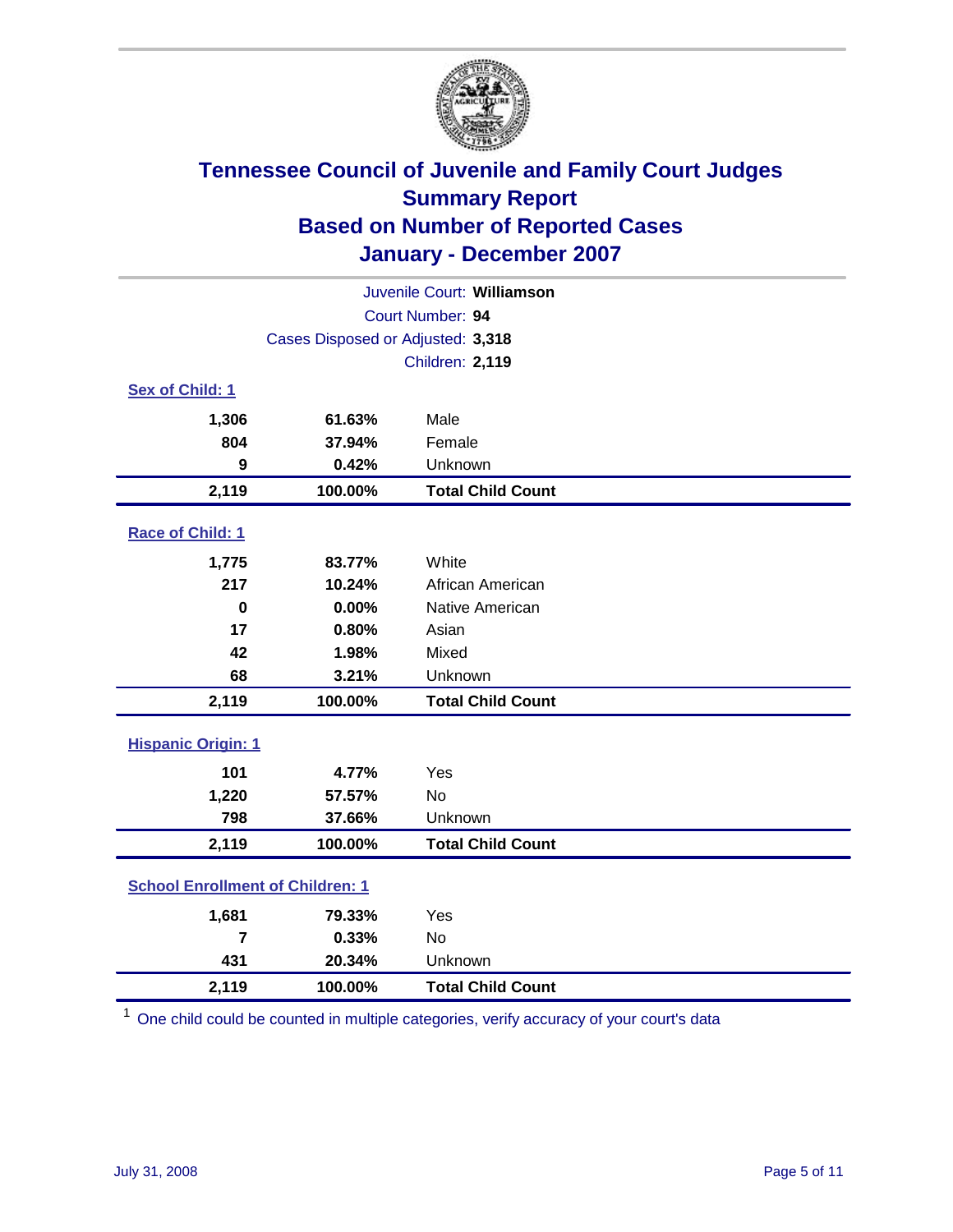

Court Number: **94** Juvenile Court: **Williamson** Cases Disposed or Adjusted: **3,318** Children: **2,119**

### **Living Arrangement of Child at Time of Referral: 1**

| 2,119 | 100.00%  | <b>Total Child Count</b>     |
|-------|----------|------------------------------|
| 7     | 0.33%    | Other                        |
| 98    | 4.62%    | Unknown                      |
| 2     | $0.09\%$ | Independent                  |
| 0     | 0.00%    | In an Institution            |
| 1     | 0.05%    | In a Residential Center      |
| 11    | 0.52%    | In a Group Home              |
| 14    | $0.66\%$ | With Foster Family           |
| 12    | 0.57%    | With Adoptive Parents        |
| 142   | 6.70%    | <b>With Relatives</b>        |
| 184   | 8.68%    | <b>With Father</b>           |
| 520   | 24.54%   | With Mother                  |
| 110   | 5.19%    | With Mother and Stepfather   |
| 26    | 1.23%    | With Father and Stepmother   |
| 992   | 46.81%   | With Both Biological Parents |
|       |          |                              |

#### **Type of Detention: 2**

| 3.318        | 100.00%  | <b>Total Detention Count</b> |  |
|--------------|----------|------------------------------|--|
| 0            | 0.00%    | Other                        |  |
| 2,570        | 77.46%   | Does Not Apply               |  |
| 1            | 0.03%    | Unknown                      |  |
| 0            | 0.00%    | <b>Psychiatric Hospital</b>  |  |
| 0            | 0.00%    | Jail - No Separation         |  |
| $\mathbf{2}$ | $0.06\%$ | Jail - Partial Separation    |  |
| 0            | 0.00%    | Jail - Complete Separation   |  |
| 745          | 22.45%   | Juvenile Detention Facility  |  |
| 0            | 0.00%    | Non-Secure Placement         |  |
|              |          |                              |  |

<sup>1</sup> One child could be counted in multiple categories, verify accuracy of your court's data

<sup>2</sup> If different than number of Cases (3318) verify accuracy of your court's data.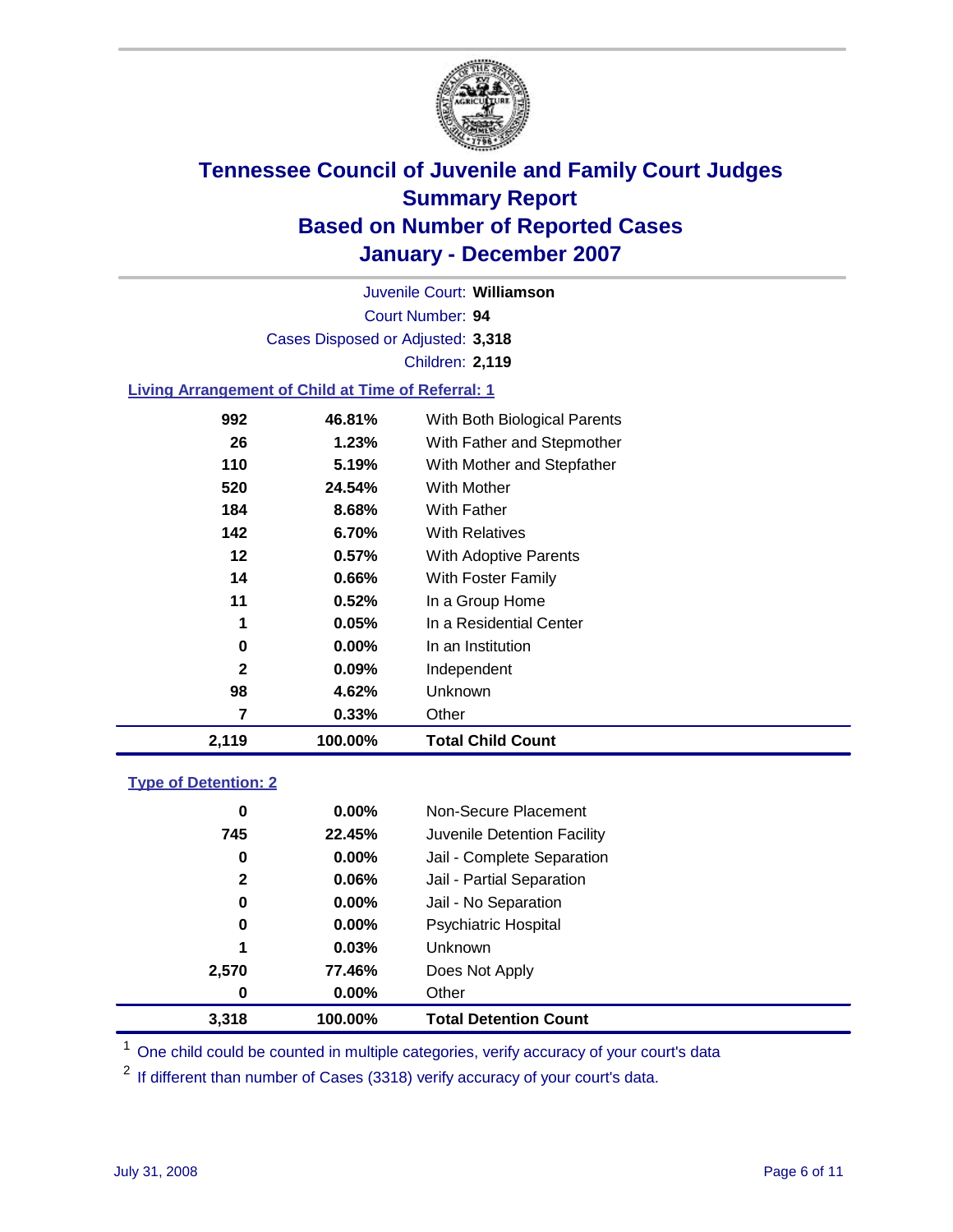

|                                                    | Juvenile Court: Williamson        |                                              |  |  |  |
|----------------------------------------------------|-----------------------------------|----------------------------------------------|--|--|--|
|                                                    | Court Number: 94                  |                                              |  |  |  |
|                                                    | Cases Disposed or Adjusted: 3,318 |                                              |  |  |  |
|                                                    |                                   | <b>Children: 2,119</b>                       |  |  |  |
| <b>Placement After Secure Detention Hearing: 1</b> |                                   |                                              |  |  |  |
| 322                                                | 9.70%                             | Returned to Prior Living Arrangement         |  |  |  |
| 200                                                | 6.03%                             | Juvenile Detention Facility                  |  |  |  |
| 3                                                  | 0.09%                             | Jail                                         |  |  |  |
|                                                    | 0.03%                             | Shelter / Group Home                         |  |  |  |
| 0                                                  | 0.00%                             | Foster Family Home                           |  |  |  |
| 5                                                  | 0.15%                             | Psychiatric Hospital                         |  |  |  |
|                                                    | 0.03%                             | Unknown / Not Reported                       |  |  |  |
| 2,769                                              | 83.45%                            | Does Not Apply                               |  |  |  |
| 17                                                 | 0.51%                             | Other                                        |  |  |  |
| 3,318                                              | 100.00%                           | <b>Total Placement Count</b>                 |  |  |  |
| <b>Intake Actions: 2</b>                           |                                   |                                              |  |  |  |
|                                                    |                                   |                                              |  |  |  |
| 2,642<br>324                                       | 60.65%<br>7.44%                   | <b>Petition Filed</b><br><b>Motion Filed</b> |  |  |  |
|                                                    |                                   |                                              |  |  |  |
| 1,348                                              | 30.95%                            | <b>Citation Processed</b>                    |  |  |  |
| 0                                                  | 0.00%                             | Notification of Paternity Processed          |  |  |  |
| 0                                                  | 0.00%                             | Scheduling of Judicial Review                |  |  |  |
| 0                                                  | 0.00%                             | Scheduling of Administrative Review          |  |  |  |
| $\bf{0}$                                           | 0.00%                             | Scheduling of Foster Care Review             |  |  |  |
| $\bf{0}$                                           | 0.00%                             | Unknown                                      |  |  |  |
| $\bf{0}$                                           | 0.00%                             | Does Not Apply                               |  |  |  |
| 42                                                 | 0.96%                             | Other                                        |  |  |  |
| 4,356                                              | 100.00%                           | <b>Total Intake Count</b>                    |  |  |  |

<sup>1</sup> If different than number of Cases (3318) verify accuracy of your court's data.

<sup>2</sup> If different than number of Referral Reasons (4356), verify accuracy of your court's data.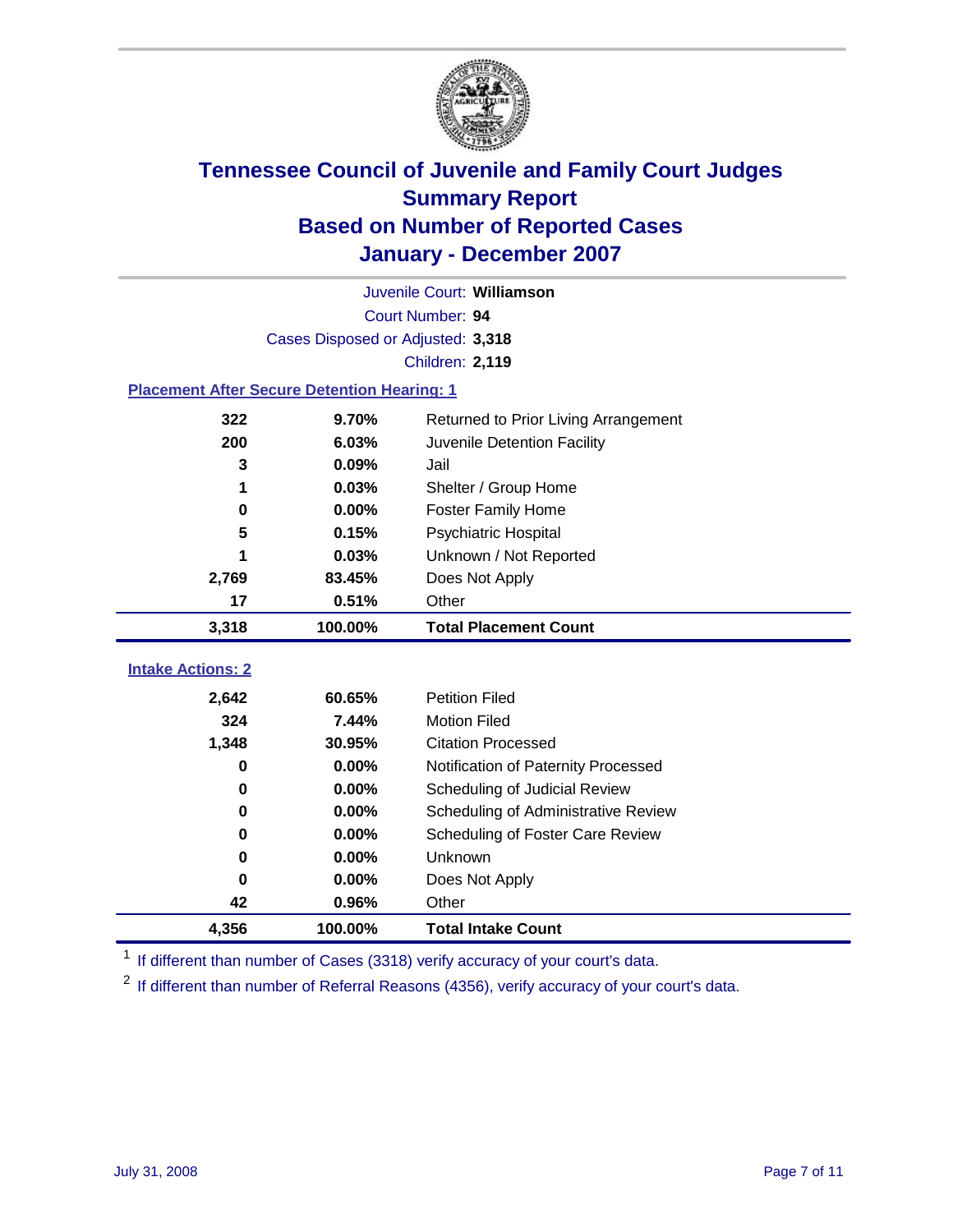

Court Number: **94** Juvenile Court: **Williamson** Cases Disposed or Adjusted: **3,318** Children: **2,119**

#### **Last Grade Completed by Child: 1**

| 2,119                   | 100.00% | <b>Total Child Count</b> |
|-------------------------|---------|--------------------------|
| 24                      | 1.13%   | Other                    |
| 337                     | 15.90%  | Unknown                  |
| $\pmb{0}$               | 0.00%   | Never Attended School    |
| 6                       | 0.28%   | Graduated                |
| 7                       | 0.33%   | <b>GED</b>               |
| $\pmb{0}$               | 0.00%   | Non-Graded Special Ed    |
| 435                     | 20.53%  | 12th Grade               |
| 566                     | 26.71%  | 11th Grade               |
| 353                     | 16.66%  | 10th Grade               |
| 180                     | 8.49%   | 9th Grade                |
| 87                      | 4.11%   | 8th Grade                |
| 51                      | 2.41%   | 7th Grade                |
| 12                      | 0.57%   | 6th Grade                |
| 14                      | 0.66%   | 5th Grade                |
| 6                       | 0.28%   | 4th Grade                |
| 4                       | 0.19%   | 3rd Grade                |
| 18                      | 0.85%   | 2nd Grade                |
| $\overline{7}$          | 0.33%   | 1st Grade                |
| 9                       | 0.42%   | Kindergarten             |
| $\overline{\mathbf{2}}$ | 0.09%   | Preschool                |
| 1                       | 0.05%   | Too Young for School     |

### **Enrolled in Special Education: 1**

| 1,401 | 66.12%  | No                       |
|-------|---------|--------------------------|
| 613   | 28.93%  | Unknown                  |
| 2,119 | 100.00% | <b>Total Child Count</b> |

One child could be counted in multiple categories, verify accuracy of your court's data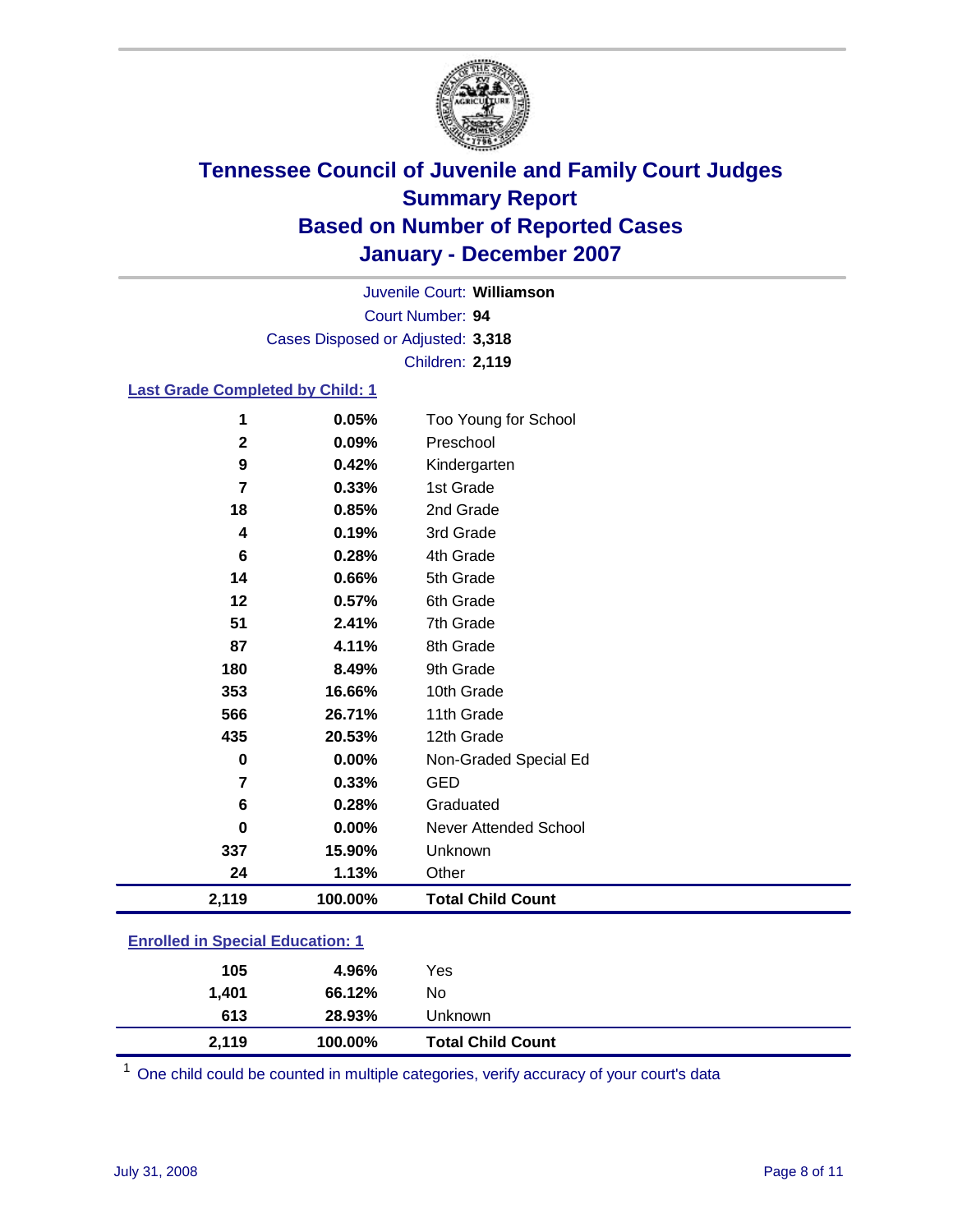

| Juvenile Court: Williamson   |                                   |                           |  |
|------------------------------|-----------------------------------|---------------------------|--|
| Court Number: 94             |                                   |                           |  |
|                              | Cases Disposed or Adjusted: 3,318 |                           |  |
|                              | <b>Children: 2,119</b>            |                           |  |
| <b>Action Executed By: 1</b> |                                   |                           |  |
| 489                          | 11.23%                            | Judge                     |  |
| 3,781                        | 86.80%                            | Referee                   |  |
| 6                            | 0.14%                             | <b>YSO</b>                |  |
| 80                           | 1.84%                             | Other                     |  |
| 0                            | $0.00\%$                          | Unknown / Not Reported    |  |
| 4,356                        | 100.00%                           | <b>Total Action Count</b> |  |

### **Formal / Informal Actions: 1**

| 721          | 16.55%   | Dismissed                                        |
|--------------|----------|--------------------------------------------------|
| 818          | 18.78%   | Retired / Nolle Prosequi                         |
| 456          | 10.47%   | <b>Complaint Substantiated Delinquent</b>        |
| 574          | 13.18%   | <b>Complaint Substantiated Status Offender</b>   |
| 81           | 1.86%    | <b>Complaint Substantiated Dependent/Neglect</b> |
| 1            | 0.02%    | <b>Complaint Substantiated Abused</b>            |
| 0            | $0.00\%$ | <b>Complaint Substantiated Mentally III</b>      |
| 3            | $0.07\%$ | Informal Adjustment                              |
| 581          | 13.34%   | <b>Pretrial Diversion</b>                        |
| $\mathbf{2}$ | 0.05%    | <b>Transfer to Adult Court Hearing</b>           |
| 0            | $0.00\%$ | Charges Cleared by Transfer to Adult Court       |
| 0            | $0.00\%$ | Special Proceeding                               |
| 0            | $0.00\%$ | <b>Review Concluded</b>                          |
| 1            | 0.02%    | Case Held Open                                   |
| 1,118        | 25.67%   | Other                                            |
| 0            | 0.00%    | Unknown / Not Reported                           |
| 4,356        | 100.00%  | <b>Total Action Count</b>                        |

<sup>1</sup> If different than number of Referral Reasons (4356), verify accuracy of your court's data.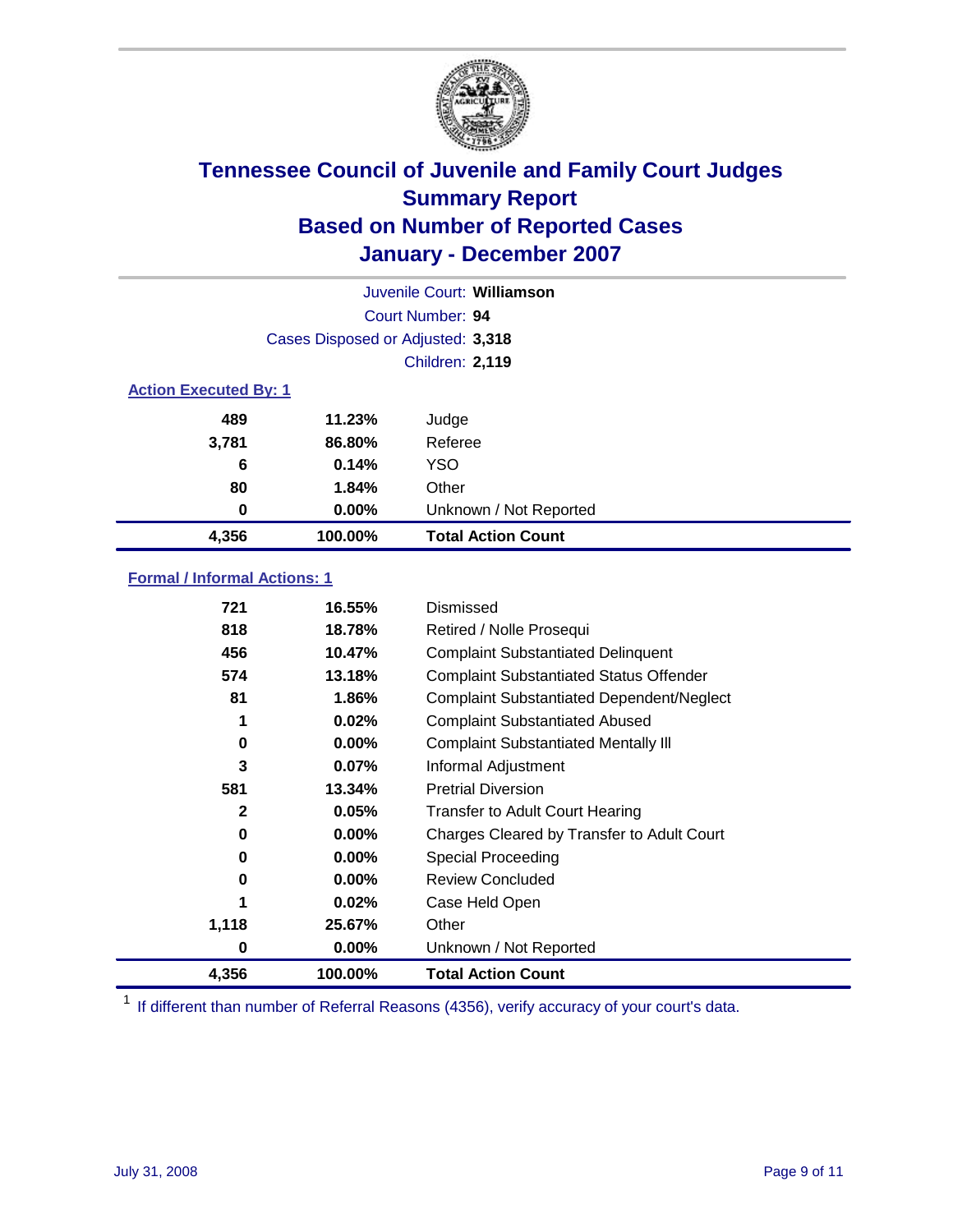

|                       |                                   | Juvenile Court: Williamson                            |
|-----------------------|-----------------------------------|-------------------------------------------------------|
|                       |                                   | Court Number: 94                                      |
|                       | Cases Disposed or Adjusted: 3,318 |                                                       |
|                       |                                   | <b>Children: 2,119</b>                                |
| <b>Case Outcomes:</b> |                                   | There can be multiple outcomes for one child or case. |
| 365                   | 3.85%                             | <b>Case Dismissed</b>                                 |
| 842                   | 8.89%                             | Case Retired or Nolle Prosequi                        |
| 195                   | 2.06%                             | Warned / Counseled                                    |
| 0                     | 0.00%                             | <b>Held Open For Review</b>                           |
| 552                   | 5.83%                             | Supervision / Probation to Juvenile Court             |
| 0                     | 0.00%                             | <b>Probation to Parents</b>                           |
| 7                     | 0.07%                             | Referral to Another Entity for Supervision / Service  |
| 0                     | 0.00%                             | Referred for Mental Health Counseling                 |
| 381                   | 4.02%                             | Referred for Alcohol and Drug Counseling              |
| 19                    | 0.20%                             | <b>Referred to Alternative School</b>                 |
| 73                    | 0.77%                             | Referred to Private Child Agency                      |
| 706                   | 7.45%                             | Referred to Defensive Driving School                  |
| 4                     | 0.04%                             | Referred to Alcohol Safety School                     |
| 243                   | 2.56%                             | Referred to Juvenile Court Education-Based Program    |
| 136                   | 1.44%                             | Driver's License Held Informally                      |
| 0                     | 0.00%                             | <b>Voluntary Placement with DMHMR</b>                 |
| 0                     | 0.00%                             | <b>Private Mental Health Placement</b>                |
| 0                     | 0.00%                             | <b>Private MR Placement</b>                           |
| 0                     | 0.00%                             | Placement with City/County Agency/Facility            |
| 0                     | 0.00%                             | Placement with Relative / Other Individual            |
| 233                   | 2.46%                             | Fine                                                  |
| 469                   | 4.95%                             | <b>Public Service</b>                                 |
| 111                   | 1.17%                             | Restitution                                           |
| 0                     | 0.00%                             | <b>Runaway Returned</b>                               |
| 249                   | 2.63%                             | No Contact Order                                      |
| 0                     | 0.00%                             | Injunction Other than No Contact Order                |
| 370                   | 3.91%                             | <b>House Arrest</b>                                   |
| 24                    | 0.25%                             | <b>Court Defined Curfew</b>                           |
| 0                     | 0.00%                             | Dismissed from Informal Adjustment                    |
| 0                     | 0.00%                             | <b>Dismissed from Pretrial Diversion</b>              |
| 101                   | 1.07%                             | <b>Released from Probation</b>                        |
| 1                     | 0.01%                             | <b>Transferred to Adult Court</b>                     |
| 6                     | 0.06%                             | <b>DMHMR Involuntary Commitment</b>                   |